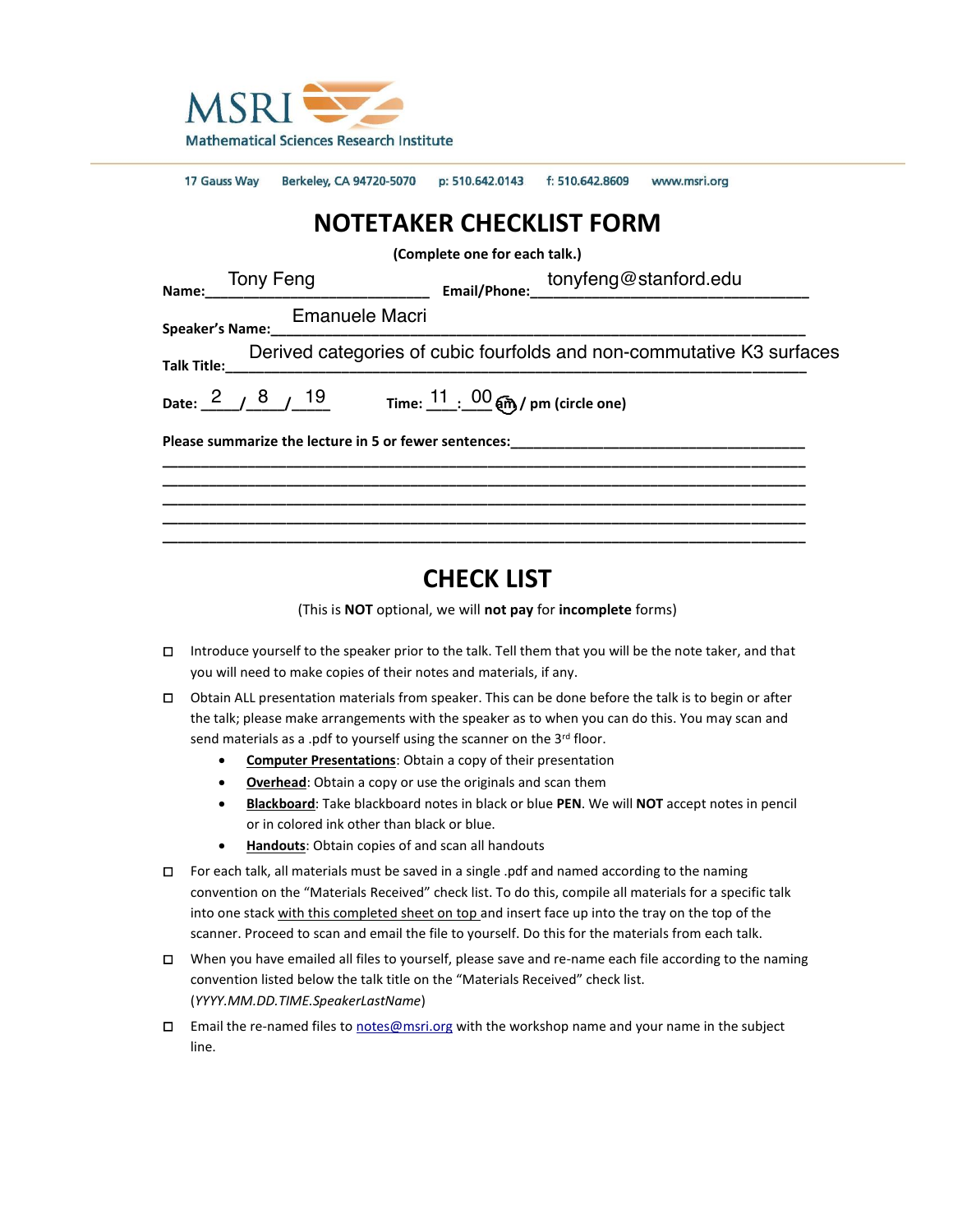## MODULI OF OBJECTS IN KUZNETSOV COMPONENTS

#### EMANUELE MACRI

## 1. Kuznetsov components

This is joint work with Bayer, Lahoz, Nuer, Perry, Stellari.

Let X be smooth projective over C. We look at  $D^b(X) := D^b(\text{Coh}(X))$ . A Kuznetsov component is a certain admissible (triangulated) subcategory  $\mathcal{D} \subset D^b(X)$ . We ask for an adjoint p to the inclusion  $\mathcal{D} \hookrightarrow D^b(X)$ . The goal is to understand these categories by studying their moduli space of objects.

#### 1.1. Motivation.

- The first motivation is speculative: we believe that these is related to rationality. More precisely, the  $\mathcal D$  might provide an interesting birational invariant.
- Many geometric constructions on X can be realized as moduli spaces on  $\mathcal D$ .

**Example 1.1.** Let  $X$  be a surface. Then we have the following conjecture.

**Conjecture 1.2** (Orlov). X is rational if and only if  $D^b(X)$  has a "full exceptional collection", meaning it can be decomposed into pieces which are derived categories of points.

Moduli spaces of objects in these components are not interesting in this case (being zero-dimensional), but the existence is fundamental in studying properties for all moduli spaces of sheaves on such surfaces.

**Example 1.3.** Let X be a Fano 3-fold,  $\rho(X) = 1$ ,  $i(X) = 2$ .

Let  $\mathcal{D}_X := \langle \mathcal{O}_X, \mathcal{O}_X(1) \rangle^{\perp}$ , meaning the subcategory of objects C such that  $\text{Ext}^*(\mathcal{O}_X, C) = \text{Ext}^*(\mathcal{O}_X(1), C) = 0.$ 

Then X is rational if and only if  $\mathcal{D}_X$  is "geometric", i.e.  $\mathcal{D}_X \cong D^b$  (curve) or it has a full exceptional collection. (Unfortunately, at the moment the proof is indirect. You find two lists of objects satisfying the respective properties, and verify that they coincide.)

Given  $\ell \subset X$ , with ideal sheaf  $\mathscr{I}_{\ell}$ , associate  $p(\mathscr{I}_{\ell}) \in \mathcal{D}_X$  where p is the projection left adjoint to  $\mathcal{D}_X \hookrightarrow \mathcal{D}^b(X)$ . This shows that the moduli space of lines is already "a moduli space in  $\mathcal{D}_X$ ", which means  $\mathcal{D}_X$  is uninteresting for this purpose.

Let X be a cubic 3-fold. Then from a moduli perspective  $p(\kappa(x))$  (the projection of the skyscraper sheaf) looks better once you project to  $\mathcal{D}_X$ . It is the resolution of the blowup of the theta divisor.

Date: February 8, 2019.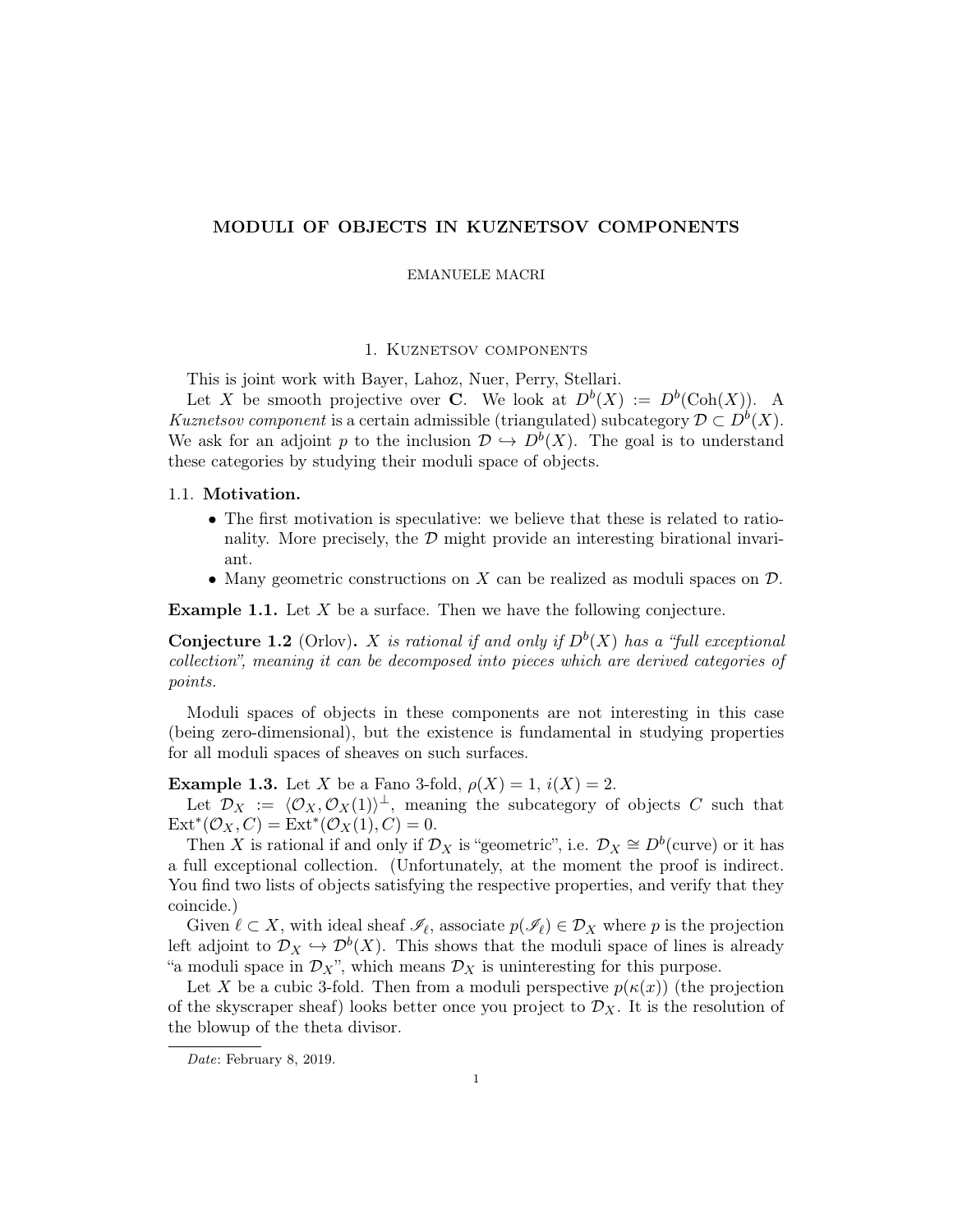#### 2 EMANUELE MACRI

**Example 1.4.** Let  $X$  be a cubic 4-fold, and define

$$
\mathcal{D}_X = \langle \mathcal{O}_X, \mathcal{O}_X(1), \mathcal{O}_X(2) \rangle^{\perp}.
$$

The expectation is that rationality of X should have something to do with  $\mathcal{D}_X$  be geometric, and more precisely that  $\mathcal{D}_X \cong D^b(\mathrm{K3})$ .

The moduli spaces are interesting. For a line  $\ell \subset X$ ,  $p(\mathscr{I}_{\ell})$  has the same deformation space as the moduli space (i.e. Hilbert scheme) of lines.

On the other hand, the moduli space of  $\kappa(x)$  has more deformations – the associated moduli space contains X.

## 2. MODULI SPACES IN  $\mathcal{D}_X$

#### 2.1. Cohomology.

**Example 2.1.** Let X be a cubic 4-fold. We form the Kuznetsov component  $\mathcal{D}_X$  as before. Properties:

- (1) Serre duality: for all  $E, F \in \mathcal{D}_X$ , we have  $\text{Ext}^*(E, F) = \text{Ext}^{2-*}(F, E)^{\vee}$ . (This suggests that  $\mathcal{D}_X$  is "smooth".)
- (2)  $H(D_X; \mathbf{Z}) = K_{top}(\mathcal{D}_X)$ . This is a lattice  $U^4 \oplus E_8(-1)^2$ , which looks like  $H^*(\text{K3};\mathbf{Z})$ . It has a weight 2 Hodge structure (e.g. from Hochschild cohomology).
- (3) There is a Mukai vector  $v: K(\mathcal{D}_X) \to H_{\text{Hdg}}(\mathcal{D}_X; \mathbf{Z})$  given by " $v = \text{ch } \cdot \text{Td}$ ". We have  $\chi(E, F) = -(v(E), v(F))$  where  $\chi$  is the Euler characteristic.

In general, the structure we fix is  $\mathcal{D}_X \subset D^b(X)$  with left adjoint p, and  $v \colon K_0(\mathcal{D}_X) \to$  $\Lambda$  where  $\Lambda$  is a finite rank abelian group.

2.2. Stability. We need an abstract notion of stability in derived categories in order to define moduli spaces.

**Example 2.2.** Let  $X = Q_1 \cap Q_2 \subset \mathbf{P}^5$ . Then we get  $\mathcal{D}_X \cong D^b(C)$  where C is a genus 2 curve. In this case we want "stability" to mean Mumford stability for coherent sheaves on C.

**Definition 2.3** (Bridgeland, Kontsevich-Soibelman). A *stability condition* on  $\mathcal{D}_X$ is a pair  $\sigma = (Z, \mathcal{A})$  where

- $Z: \Lambda \to \mathbf{C},$
- $\mathcal A$  is the heart of a *t*-structure

such that

- (1)  $Z(v(A-0)) \subset H \cup R_{<0}$ . We define  $\mu_{\sigma} = -\frac{\text{Re } z}{\text{Im } z}$  $\frac{\text{Re } z}{\text{Im } z}$  to be the "slope". We say  $E \in \mathcal{A}$  is  $\sigma$ -semistable if for all  $F \subset E$ ,  $\mu(F) \leq \mu(E)$ .
- (2) Harder-Narasimhan filtrations exist.
- (3) We want a kind of discreteness of semistable objects. To codify this, we ask for a quadratic form Q on  $\Lambda_{\mathbf{R}}$  such that  $Q|_{\ker Z} < 0$ .
- (4) Semistable objects of fixed Mukai vector  $v_0$  satisfy universal openness and boundedness.

**Example 2.4.** In the previous example,  $\mathcal{A} = \text{Coh}(C)$  and  $Z = -\deg + i$  rank.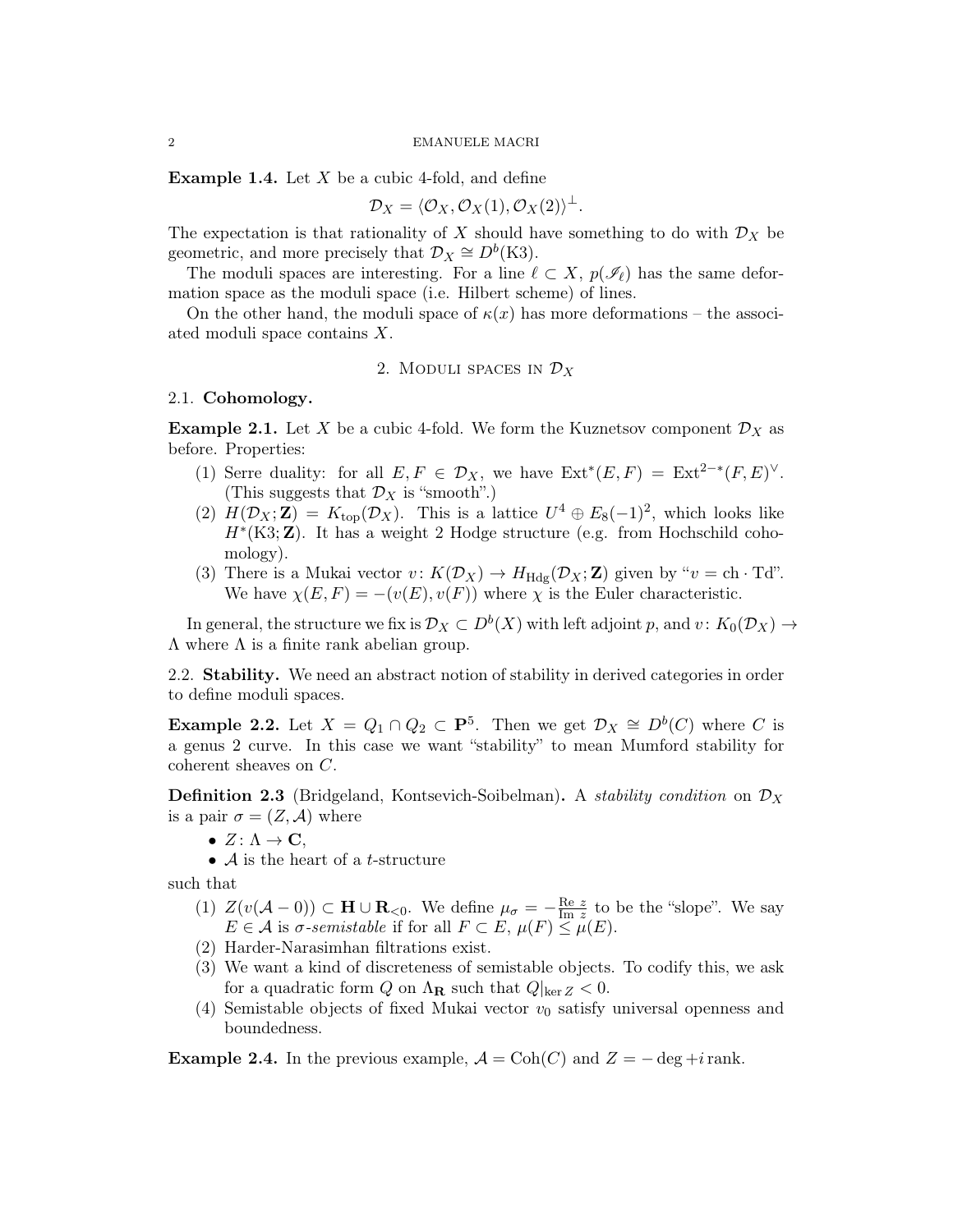### 2.3. Existence of moduli spaces.

#### Theorem 2.5.

- (1) (Bridgeland) The set of stability conditions  $\text{Stab}(\mathcal{D}_X)$  has the structure of a complex manifold with dimension being rank  $\Lambda$ .
- (2) Fix  $\sigma \in \text{Stab}(\mathcal{D}_X)$  and  $v_0 \in \Lambda$ . Then  $M_{\sigma}(v_0)$  exists as an Artin stack of finite type over  $C$  [Lieblich-Toda]. It has a good moduli space [Alper, Halpern-Leistner, Heinloth] which is a proper and separated algebraic space [Abramovich-Polishchuk].

There is a canonical line bundle  $\ell_{\sigma}(v_0)$  on this good moduli space, which is a strictly nef real divisor class [BM].

(3)  $(BLMS)$  If X is a Fano 3-fold or cubic 4-fold, then there is a Kuznetsov component  $\mathcal{D}_X$  with  $\text{Stab}(\mathcal{D}_X) \neq \emptyset$ .

## 3. Relative stability

We now want to extend this notion to families. Issues: we want to be able to do semistable reduction, we want to deform, and we want the moduli space to be proper.

Consider a smooth projective family  $\mathcal{X} \to S$ . We will want a subcategory  $\mathcal{D}_{\mathcal{X}/S} \subset$  $D^{b}(\mathcal{X})$  which is S-linear, meaning it's preserved by  $D_{\text{perf}}(S)$ .

We want to have a notion of stability varying in fibers. This is subtle, but we finally found a definition that seems to work. To begin, we want a family of functions  $v_s: K_{num}(\mathcal{D}_S) \to \Lambda$  for  $s \in S$ , which are constant over S.

**Definition 3.1** (BLMNPS). A collection  $\underline{\sigma} = {\sigma_s = (Z_s, A_s)}_{s \in S}$  of stability conditions is a *stability condition on*  $\mathcal{D}_{\mathcal{X}/S}$  over S if

- (1)  $Z_S$  is locally constant, hence we get  $Z: \Lambda \to \mathbb{C}$ .
- (2) Universal open-ness of stability.
- (3) For all smooth curves  $C \to S$ , the collection  $\{\sigma_c\}$  "integrates" over C. This means we want a global heart, and for the stability conditions to be induced by global HN filtrations and stability on this heart.
- (4) A uniform Q.
- (5) Boundedness.

**Theorem 3.2.** (1) Stab  $\mathcal{D}_{\mathcal{X}/S}$  is a manifold.

- (2)  $M_{\sigma}(v_0) \rightarrow S$  exists and has a good moduli space which is proper and separated over S.
- (3) If  $X \rightarrow S$  is a smooth family of Fano 3-folds or cubic 3-folds, then the Kuznetsov component  $\mathcal{D}_{\mathcal{X}/S}$  has  $\text{Stab}(\mathcal{D}_{\mathcal{X}/S}) \neq \emptyset$ .

**Remark 3.3.** Λ is "not constant". Assume  $\underline{v}$  factors through  $\mathcal{N}(\mathcal{D}_{\mathcal{X}/S})$ . Then  $\ell_{\sigma}(\underline{v})$ exists and is strictly S-nef.

#### 4. Applications

Let X be a cubic 4-fold. Then we have defined  $\mathcal{D}_X$ .